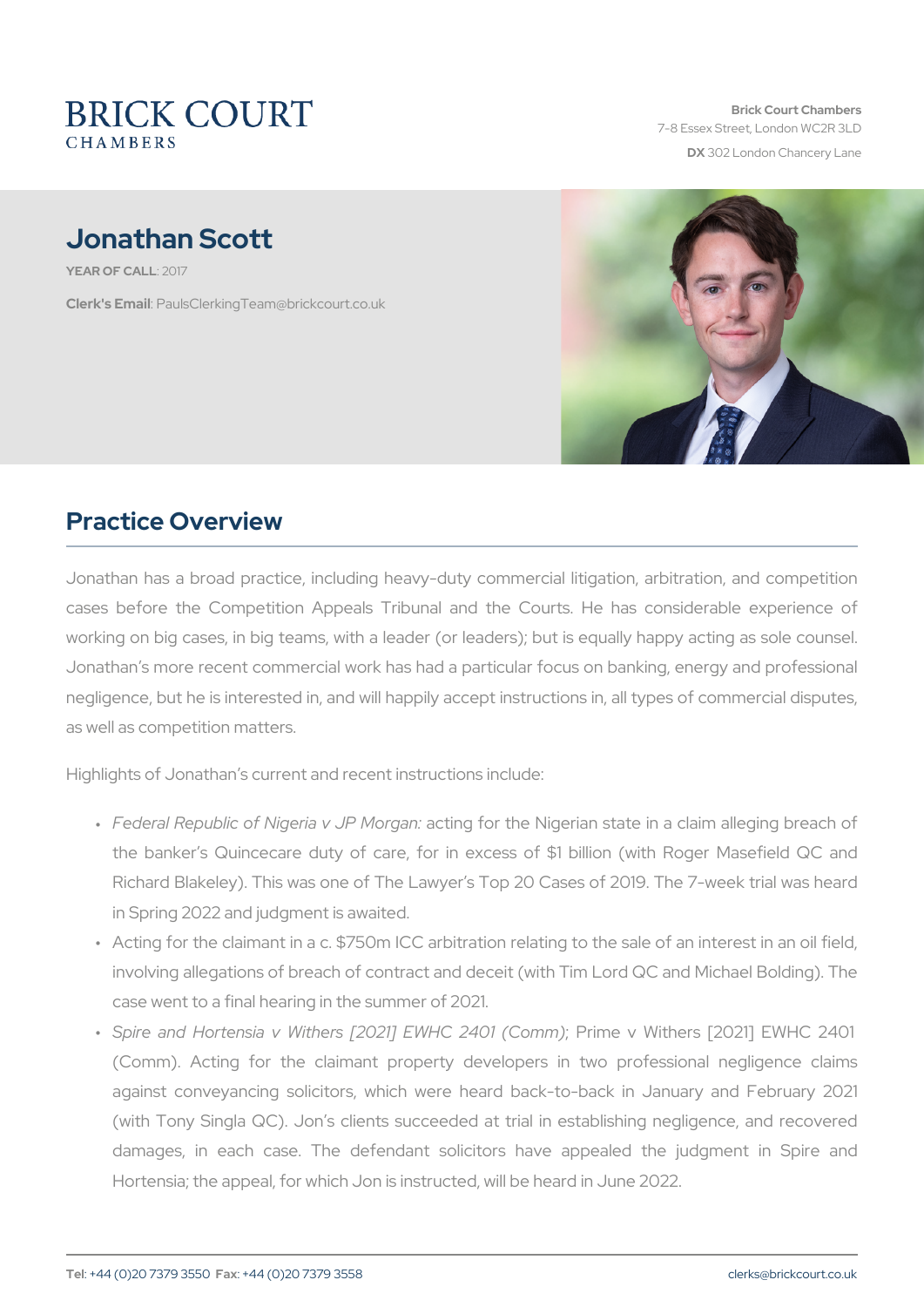- " Trina Solar FSD 92 of 2017 (NSJ): one of several appraisal Cayman Islands with which Jon has assisted. In this case Jon action in 2019 and with the Dissenting Shareholders appeal hear is awaited.
- " Trucks Cartel Litigation: acting for a defendant truck manufactu damages claims (with Daniel Jowell QC, David Bailey and Tom Lawyer s Top 20 Cases of 2019. Trials of various individual claim awaited on applications for a Collective Proceedings Order.
- " Gutmann v Stagecpa antin&g of rosr a respondent to this application for a collective soft and the collective proceedings order, in which an appeal is listed in June 2022 Abram QC).

Before coming to the Bar, Jonathan worked for two years at an asset currency risk hedging. Jonathan was part of a team responsible fo currency derivative investment strategies, and also co-authored a currency investing.

Jonathan graduated from the University of Oxford in 2012, with first and economics. He later converted to law, and was awarded the Ar Award and the Atkin Scholarship by the Honourable Society of Gray s

#### Commercial

Jonathan has a broad commercial practice in which heavy duty features prominently. His current and recent commercial litigation ins following:

- " Federal Republic of Nigeriac $\bm$ vinJo $\bm{P}$  fMonortghæn Nigerian state in a claim the banker s Quincecare duty of care, for in excess of \$1 billion Blakeley and Ben Woolgar). This was one of The Lawyer s Top 2 was heard in Spring 2022 and judgment is awaited.
- " Spire and Hortensia v Withers [2021] EWHC 2401 (Comm); Pr (CommA.cting for the claimant property developers in two profession conveyancing solicitors, which were heard back-to-back in Janua Singla QC). Jon s clients succeeded at trial in establishing neg each case. The defendant solicitors have appealed the judgr appeal, for which Jon is instructed, will be heard in June 2022.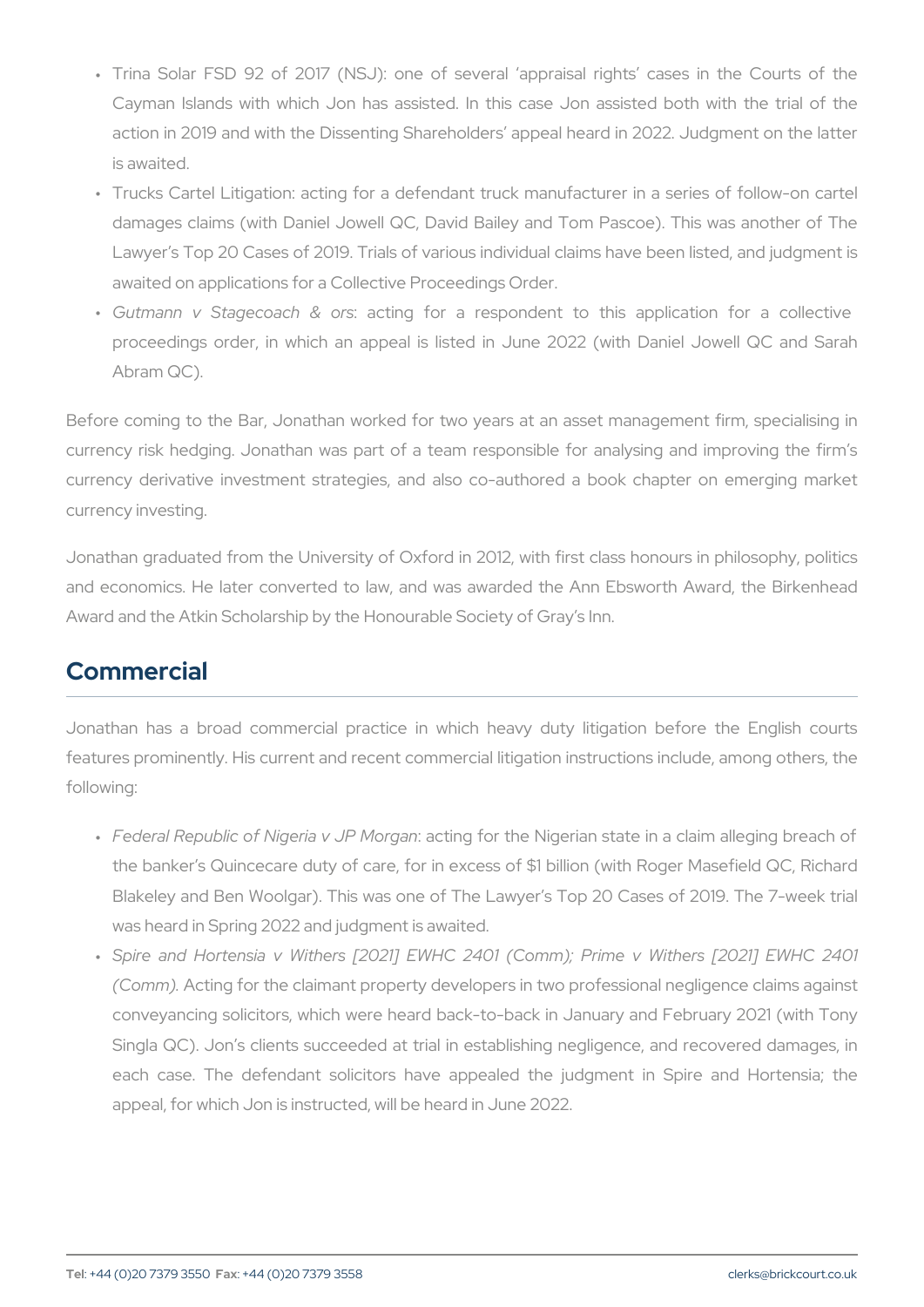- " E20 and LLDC v Allen: & a Cotivregy (will the Tony Singla QC) for the defend professional negligence claim, which relates to the concession a Ham Football Club in respect of the latter s use of the Lond October 2022.
- " Heritage Travel and Ors v Windhorst and Ors J[20102|aplip|EaWHe6C i2n3 contested application to lift a stay of proceedings and enforce a judgment, seeking over EUR 172 million (with Simon Salzedo QC). judgment was entered in their favour.
- " Lombard and Natwe \$2021 AiEBMUNG 2025 (Comm): Jon acted for defective helicopter in a claim against the manufacturer, at a sul issues hearing in May 2021 (with Fionn Pilbrow QC and Jon Lawrence).
- " Acting (as sole counsel) in claims brought by a strategic and fin seeking payment of unpaid commissions.

Jonathan has also assisted in a series of offshore appraisal right section 238 Companies Law) and Bermuda (under section 106 of the C

- " Trina ScH&D 92 of 2017 (NSJ): assisted with trial of actio Shareholders appeal heard in 2022. Judgment on the latter is awaited.
- " FGL Hold Fins of 2020 (RPJ): assisted with directions hearing in
- " Nord AngFISaD 235 of 2017 (IKJ): assisted with appeals, which exchange of skeleton arguments and shortly before the hearing.
- " Advising on other Cayman Islands s238 cases.
- " Jardine Str(aBegmouda): assisted with heavy (three day) directions h

#### Arbitration

In addition to his litigation practice, Jonathan also has significant Highlights of his arbitration work are the following, each of which w involved significant technical and foreign-law expert evidence:

- " Acting for the claimant in a c. \$750m ICC arbitration relating to t involving allegations of breach of contract and deceit (with Tim L case went to a final hearing in the summer of 2021.
- " Acting in a c. \$150m UNCITRAL arbitration concerning a joint v refinery (with Mark Howard QC, Neil Calver QC and Stephen Midwi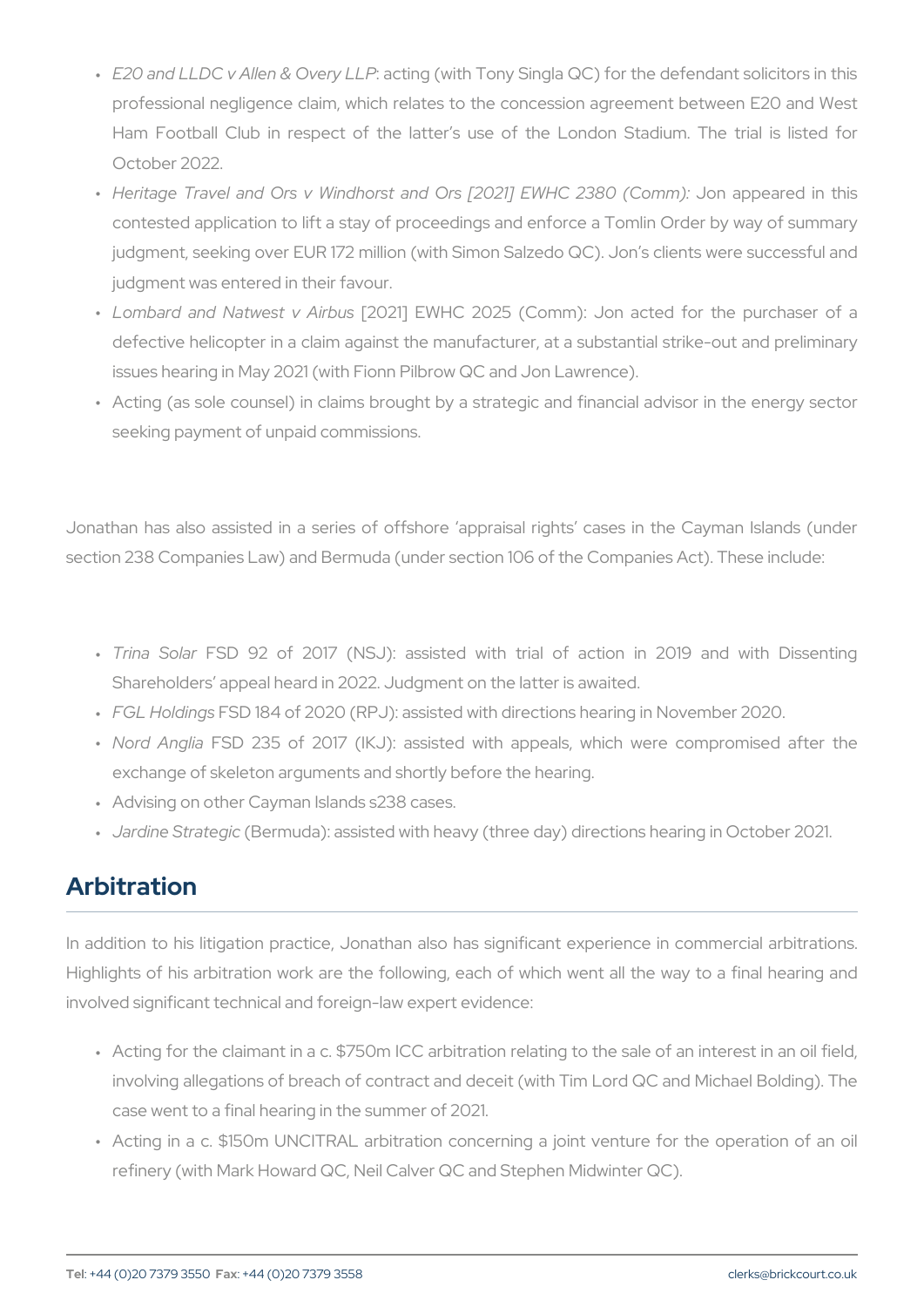# Competition

Jonathan is currently instructed in two major competition law matters:

- " Trucks Cartel Latcity iantgiofno:r a defendant truck manufacturer in a serie damages claims (with Daniel Jowell QC, David Bailey and Tom Pas ordinary claims, many of which are listed for trials, and (potential judgment is awaited on applications for a Collective Proceedings Order. Lawyer s Top 20 Cases of 2019.
- " Gutmann v Stagecœ acot hin & foors: a respondent / defendant to this appli collective proceedings order, in which the applicants seek to certi dominance claims against train operating companies. The CPO was instance ( $[2021]$  CAT 31). An appeal by the train operating compar Daniel Jowell QC and Sarah Abram QC).

## Publications

Corominas and Scott, Investing in Emerging Market Currencies: Levich (eds.), The Role of Currency in Institutional Portfolios (2014)

### Education and Qualifications